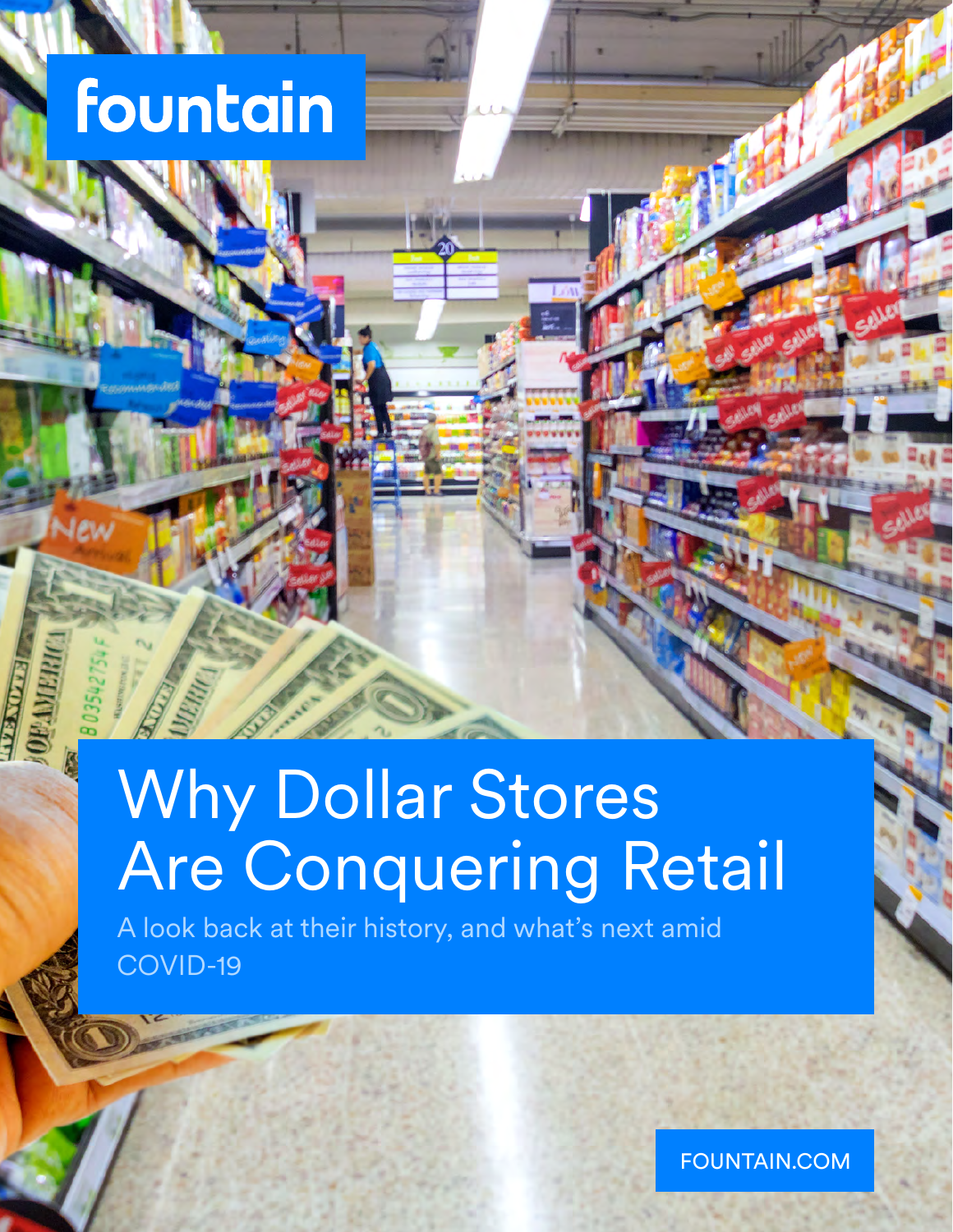## Why Dollar Stores Are Conquering Retail

| Introduction                     | 3              |
|----------------------------------|----------------|
| A brief history of dollar stores | 4              |
| Why they've been successful      | 6              |
| Covid-19 & what's next           | $\overline{7}$ |
| <b>Recommendations</b>           | 8              |
| <b>About Fountain</b>            | 9              |
| <b>Results</b>                   | 9              |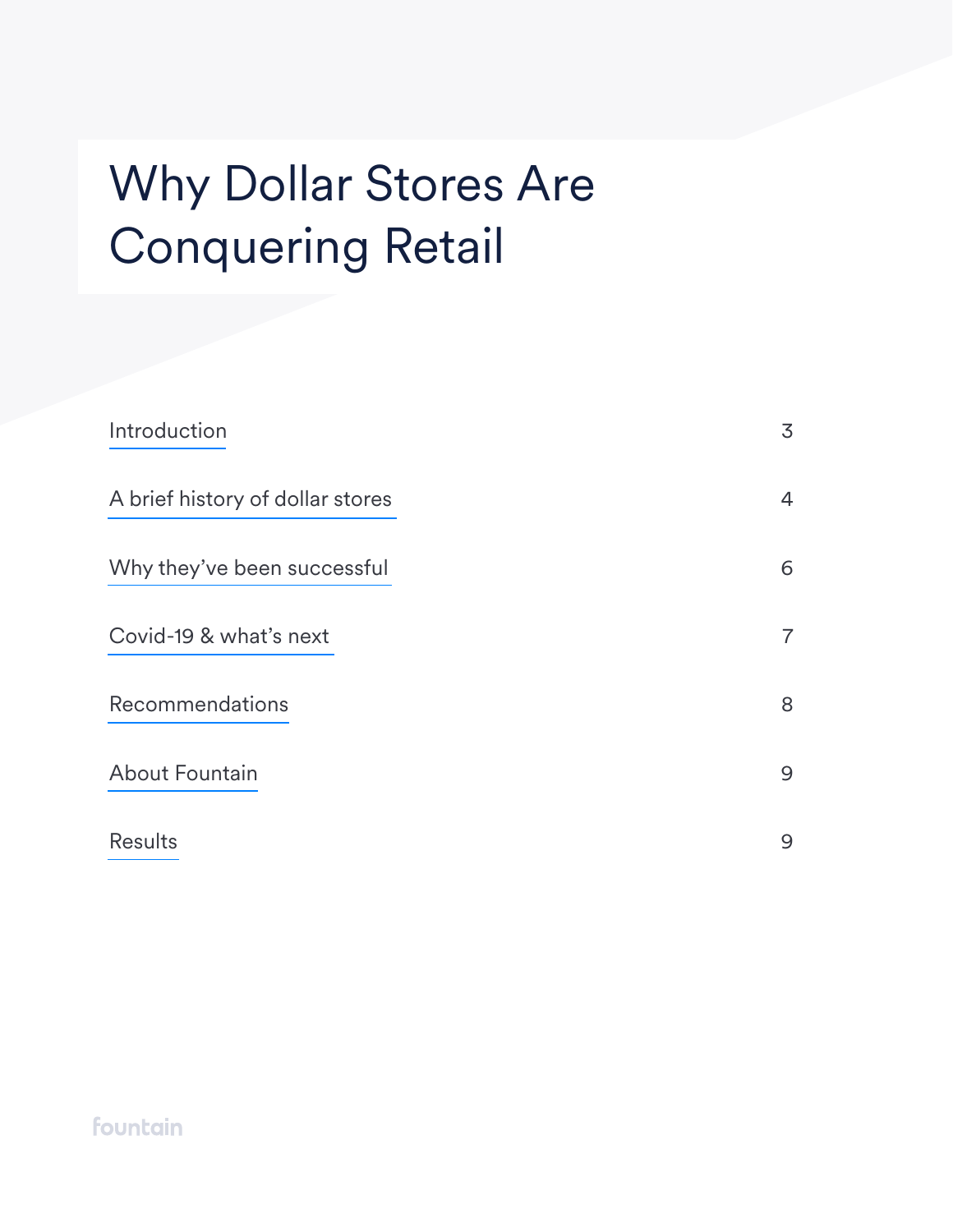

## Introduction

Many retail stores have significant closures, attributed to the retail apocalypse. In 2019 we saw a record of [9,300+ retail stores close](https://www.businessinsider.fr/us/stores-closing-in-2019-list-2019-3), far surpassing previous numbers. However, Dollar stores were the [top 3 retailers](https://www.emarketer.com/content/dollar-stores-continue-to-endure-the-retail-apocalypse-for-now) in terms of new store openings in 2019.

While many companies have laid off thousands of workers, with [unemployment rising past 14%](https://www.washingtonpost.com/gdpr-consent/?next_url=https%3a%2f%2fwww.washingtonpost.com%2fbusiness%2f2020%2f05%2f08%2fapril-2020-jobs-report%2f), retail discount providers have needed to ramp up their workforce to meet rising demand.

**Dollar General** announced they would be **hiring an additional [50,000](https://newscenter.dollargeneral.com/covid-19/dollar-general-to-hire-up-to-50000-new-employees-to-support-operations.htm)  [associates](https://newscenter.dollargeneral.com/covid-19/dollar-general-to-hire-up-to-50000-new-employees-to-support-operations.htm)**

**Dollar Tree & Family Dollar**  announced they would be **bringing on an additional [25,000](https://www.mychesco.com/a/news/business/employment/dollar-tree-family-dollar-to-hire-25000-associates-nationally-during-coronavirus-covid-19-pandemic/)  [workers](https://www.mychesco.com/a/news/business/employment/dollar-tree-family-dollar-to-hire-25000-associates-nationally-during-coronavirus-covid-19-pandemic/)**

**So, what does this mean for the industry? Understanding the rise of the "dollar" store in the United States will help us understand why they've been able to thrive in the current climate.**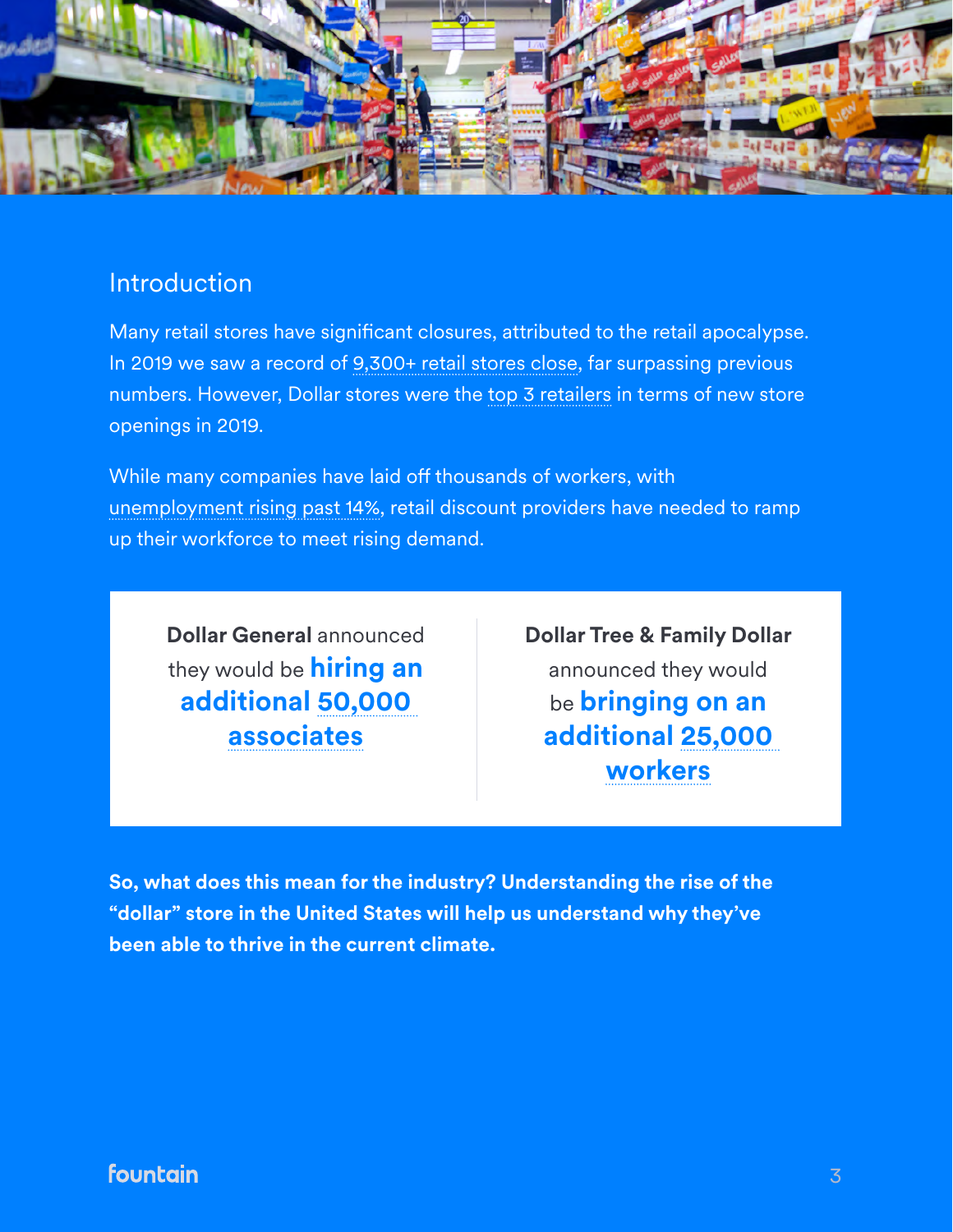## A brief history of dollar stores



The founder of Dollar Tree, Ken Perry, got his start in retail by purchasing a Ben Franklin store [in 1953.](https://www.dollartree.com/history) The Perry family renamed the store to K&K 5&10, while also expanding into the toy businesses in 1970 with K&K Toys.

After years of success, they launched their [first dollar store in 1986.](https://www.companieshistory.com/dollar-tree/) They started with five locations, primarily based inside malls and next to their K&K Toy stores. Just five years after opening their first stores, they sold K&K Toys to KB Toys and used all the remaining assets towards [the expansion of the Dollar Tree](https://www.dollartree.com/history) (renamed in 1993).





The founder of Family Dollar, Leon Levine, got started in retail at a young age. Just seventeen years old, his obsession began for [reselling low-priced items for a profit](https://www.ourstate.com/family-dollar/). He learned that factories have slow periods, where they sell their products at lower prices.

He took this knowledge to start the Family Dollar at just twenty-two years old. This had quickly become one of the fastest-growing retail chains in the county, [opening 100 stores](https://www.atlasobscura.com/articles/how-dollar-stores-were-planted-in-the-south-and-bloomed-around-the-us) within the first decade, and an additional 100 just a year later.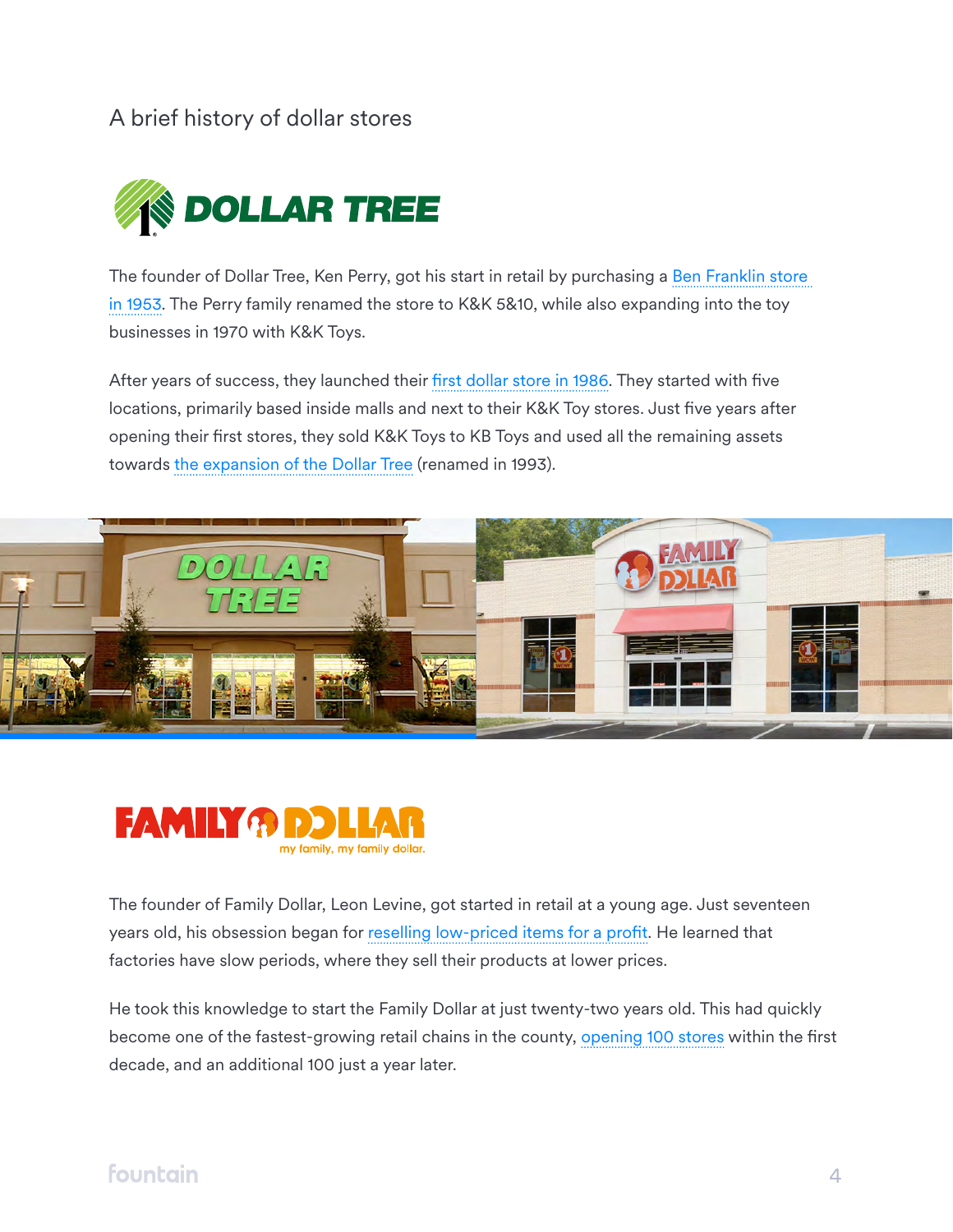## **DOLLAR GENERAL**

Dollar General's beginnings can be traced back to the early 1900s. Prior to the company's success, the founder J.L Turner grew up with limited education. After failing to enter the retail space on two separate occasions, he became a traveling salesman for a wholesale grocery store.

After 10 years, he took the knowledge he'd accumulated and began [buying and liquidating](https://newscenter.dollargeneral.com/company-facts/history/)  [general stores](https://newscenter.dollargeneral.com/company-facts/history/) during the great depression. He would often bring his son Cal to his meetings, giving him valuable business insights.

In 1939, the father-and-son team opened up a store called J.L Turner & Son Wholesale. Wholesale grew to include retail, and by the early '50s, they were doing more than \$2 Million [in annual sales](https://www.companieshistory.com/dollar-general/). In 1955 they opened up their first Dollar General store. Just two years after opening, J.L & Cal Turner had expanded to 29 stores and were doing [annual sales of \\$5 million](https://www.companieshistory.com/dollar-general/).



To this day, Dollar Tree, Family Dollar, and Dollar General have remained the largest players in the dollar store industry. As of 2018, these three companies accounted for [over 96%](https://www.statista.com/statistics/253398/number-of-dollar-stores-in-the-united-states/#:~:text=In%202018%2C%20there%20were%20a,stores%20throughout%20the%20United%20States.) of total dollar stores in the United States.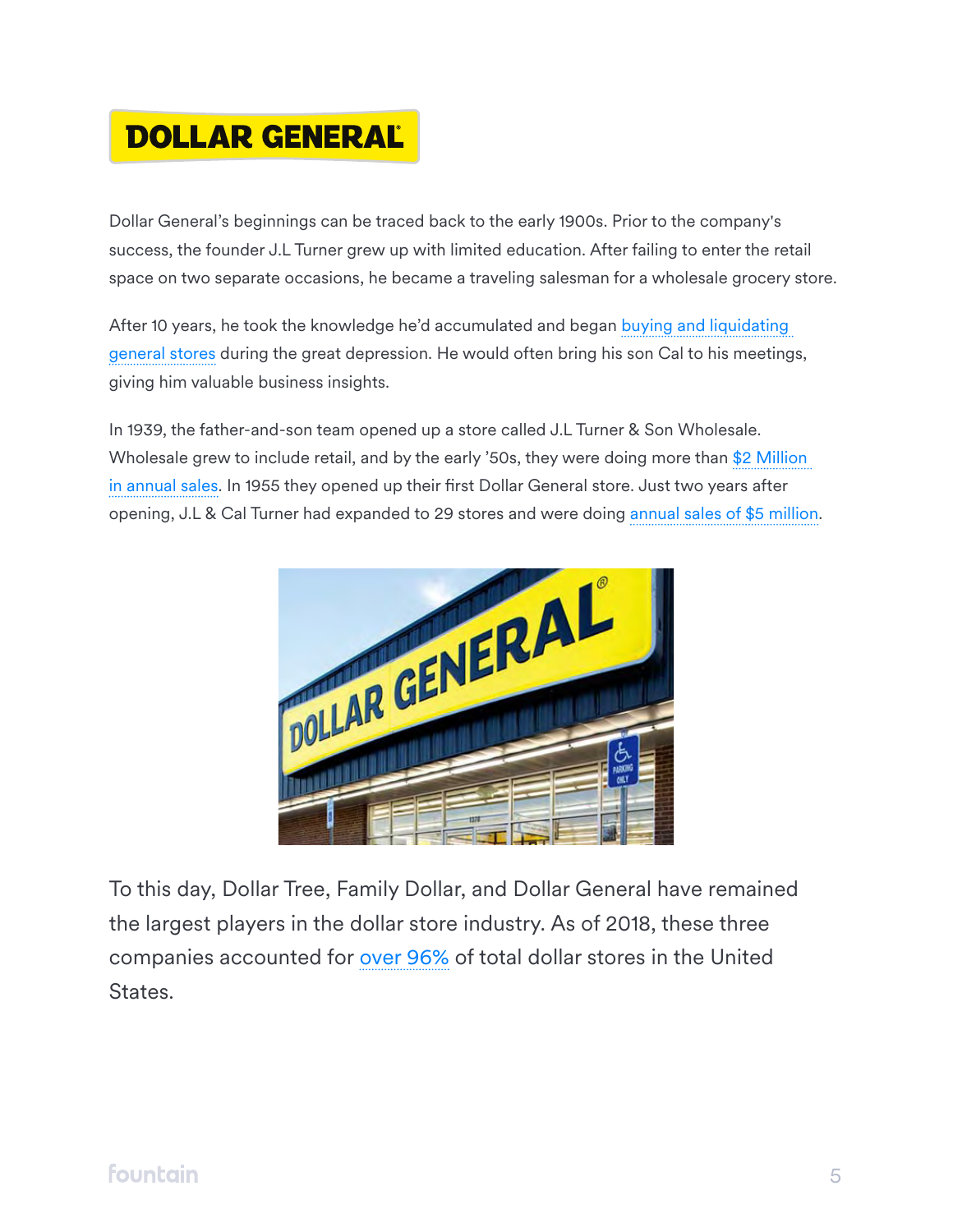## Why they've been successful

Dollar General and the entire dollar store sector have been squeezing their competition. Grocery stores and drug stores continue to scramble as they're unable to match the discounted prices.

#### **Discounts can range from [20-40%](https://www.businessinsider.fr/us/dollar-general-low-price-strategy-2018-8)** of traditional grocery stores

 A big factor in their ability to maintain lower prices has been the strategic positioning, the number of locations, and the size of their stores. As pointed out in Forbes, much of the lack of awareness in just how much dollar stores are disrupting the market has to do with geographic ignorance. Dollar and discount stores have found tremendous success in targeting rural areas between cities.

of their clientele live in households with income of [less than \\$49,900](https://fortune.com/longform/dollar-general-billions-revenue/) 57%



With this strategic positioning, they are also the largest retailers (in terms of the number of locations) in the United States.

**Over 75% of the population is [within five minutes of a Dollar General](https://www.businessinsider.fr/us/dollar-general-grows-compete-with-walmart-2018-12)**, compared to just 37% for Walmart.

U.S. dollar stores have **over [30,000 locations across the U.S](https://www.forbes.com/sites/warrenshoulberg/2018/07/22/are-dollar-stores-the-true-retail-disrupters/#512300b47a6e)**., outpacing the six biggest retailers in the U.S. – Walmart, Kroger, Costco, Home Depot, CVS, and Walgreens – combined.

These 30,000 locations are significantly smaller than the typical supercenter. Each location is around 7,500 square feet and only requires between two to three employees for any given shift. The combination of low real estate and labor costs allows dollar stores to keep prices lower, while still turning a sizable profit.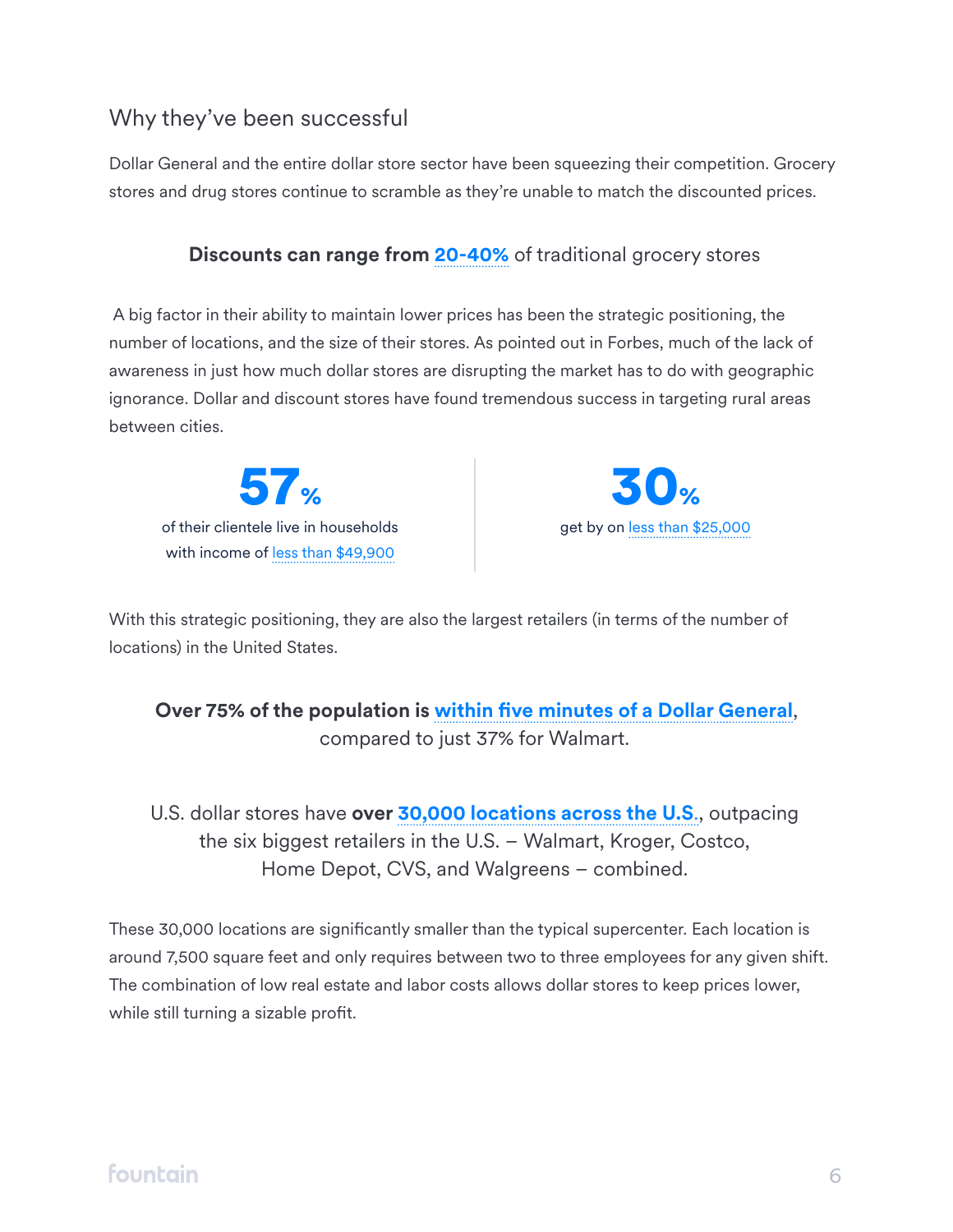Another factor of their success has been their merchandising strategies. According to Neil Saunders, [managing director of GlobalData Retail,](https://digiday.com/retail/savvy-operator-dollar-general-dominates-discount-retail-category/) "their business model is nimble and focused on what customers want; that's made them a very popular destination not just for low-income customers, but lots of other Americans."

Dollar stores on average have anywhere from **[10,000-12,000 products](https://www.businessinsider.fr/us/how-lidl-keeps-its-prices-down-2017-6)**, whereas a supercenter, such as Walmart, can have around 60,000 products.

#### COVID-19 and what's next

The [unprecedented spike in demand](https://progressivegrocer.com/dollar-tree-reports-stunning-covid-19-sales) for food and essential supplies due to COVID-19 is the root cause for these large dollar stores retailers needing to add an additional 75,000 workers. The 2020 sales numbers for dollar stores are astonishing.

> **Dollar General sales have [grown by 21.7%](https://retailwire.com/discussion/will-dollar-stores-be-the-biggest-post-covid-19-winners/)**, doubling the growth of both Walmart (10.0%) and Target (10.8%).

#### Dollar Tree and Family Dollar aren't far behind, with **first-quarter [growth at 15.5%](https://retailwire.com/discussion/will-dollar-stores-be-the-biggest-post-covid-19-winners/)**.

A reason for this massive growth is their proximity to the U.S. population. People now more than ever are trying to stay close to home, limiting any non-essential shopping.

With over 75% of the population within 5-miles to the nearest Dollar General, families are much more likely to choose to shop at that location. Dollar General's CEO Todd Vasos also [emphasized](https://www.fool.com/earnings/call-transcripts/2020/05/28/dollar-general-corporation-dg-q1-2020-earnings-cal.aspx)  [at a Q1 earnings report](https://www.fool.com/earnings/call-transcripts/2020/05/28/dollar-general-corporation-dg-q1-2020-earnings-cal.aspx) that their, "convenient small-box format [provides] for quick in and out access and limited crowds, both of which are conducive to social distancing."

This isn't the first time dollar stores have thrived during economic downturns. During the recession caused by the housing market crash in 2008, dollar stores [saw their net profits](https://fortune.com/2012/04/02/why-dollar-stores-are-thriving-even-post-recession/)  [increase.](https://fortune.com/2012/04/02/why-dollar-stores-are-thriving-even-post-recession/) The three main dollar stores - Dollar General, Dollar Tree, and Family General - will continue to pick at the market shares from the other retailers as we move past Covid-19. Regardless of the economic climate, it seems dollar stores are positioned to thrive.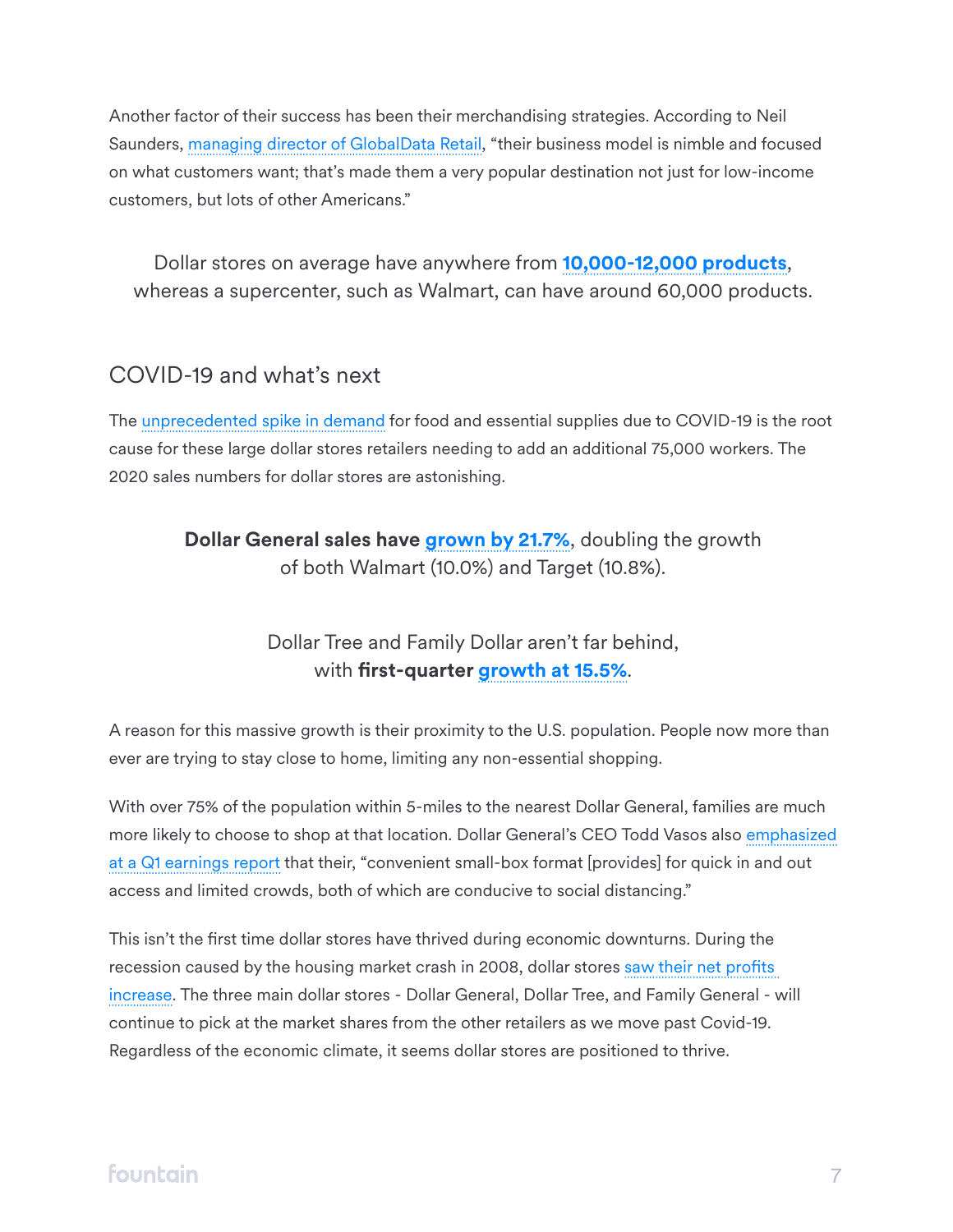## Recommendations

#### TREAT ESSENTIAL WORKERS AS ESSENTIAL

The pandemic has proven that frontline workers in drugstores are not only the most critical, they are also the most vulnerable to illness. These frontline workers are being hailed as heroes [across](https://marker.medium.com/america-is-about-to-witness-the-biggest-labor-movement-its-seen-in-decades-3aa47f0edf52)  [the country](https://marker.medium.com/america-is-about-to-witness-the-biggest-labor-movement-its-seen-in-decades-3aa47f0edf52). In a time where well-staffed, healthy employees are so important to maintaining operations and serving communities, companies need to take better care of their workers. Start by providing standard personal protective equipment, competitive wages, and sick leave.

#### EMBRACE DIGITAL TRANSFORMATION

Covid-19 will forever [change](https://www.pymnts.com/coronavirus/2020/the-10-ways-covid-19-has-changed-the-american-consumer/) the way we work, shop, eat, workout, and even how we look for work. As U.S. unemployment [surged](https://data.bls.gov/timeseries/LNS14000000) to nearly 15%, after an all-time low of 3.5%, CVS, Walgreens, and Rite Aid alone are looking to hire more than 65,000 workers.

How can they do this? By implementing recruiting software that provides a mobile-first experience for candidates and hiring teams.

#### CREATE AN EASY APPLICATION PROCESS

The days of walking into a store and asking for a job application at the counter are long gone. To stay competitive, the application process needs to be as easy as possible. Make the application [mobile-first](https://get.fountain.com/paid-enterprise?utm_medium=cpc&utm_source=google&utm_campaign=Brand&utm_adgroupid=57539873989&utm_term=fountain%20software&utm_content=&gclid=EAIaIQobChMIsrnz-Zmx6QIVloTICh12CAkIEAAYASAAEgKfePD_BwE) and don't require an account login. Limit the application to just the required questions for the specific job. Communicate with candidates via text so they don't miss that call or voicemail. Leverage text-to-apply technology so those shopping in your store can text to a shortcode to get started.